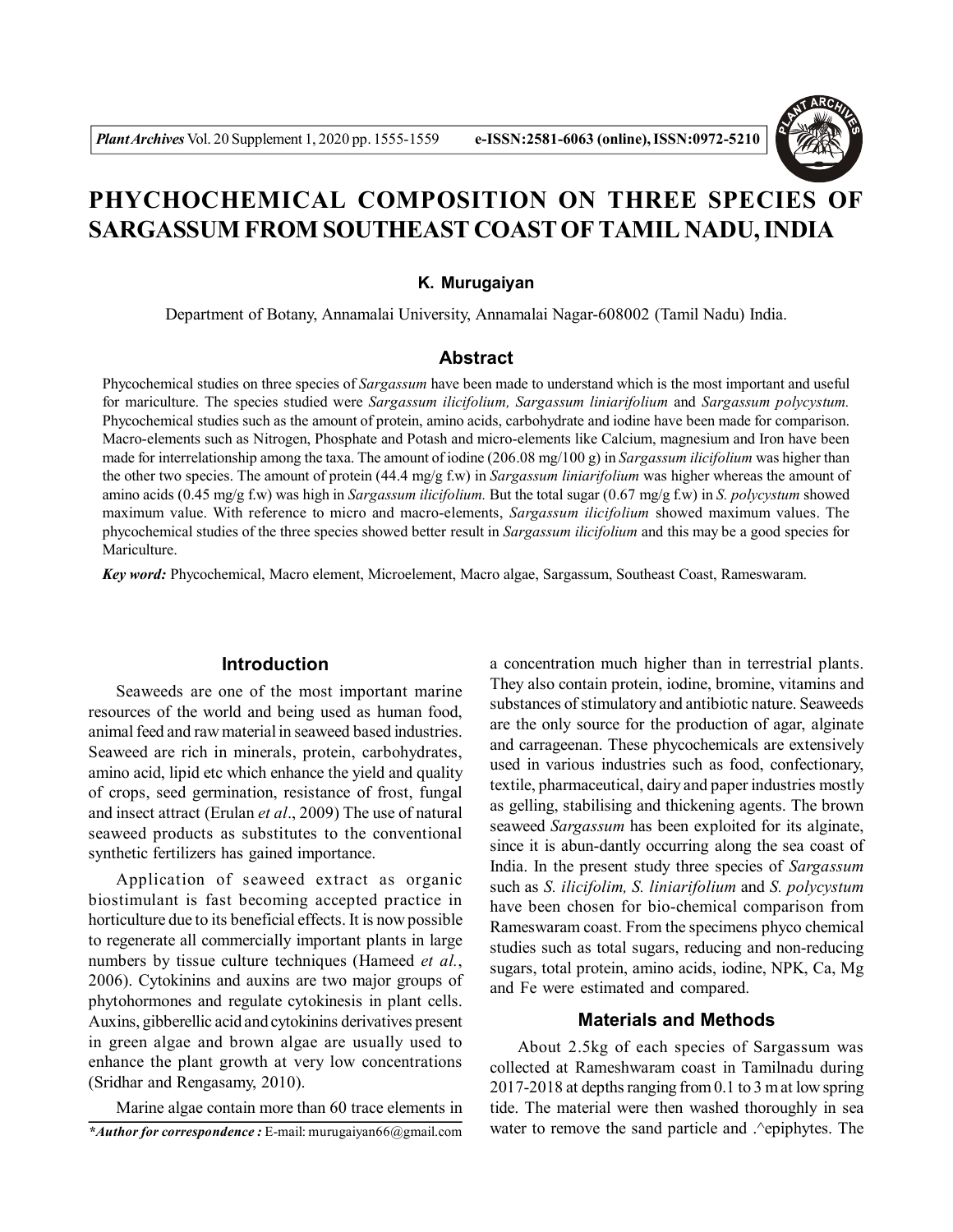

**Fig. 1:** Map Showing Southeast Coast of India.

specimens were kept in refrigerator for further studies. For the estimation of protein (Lowry *et al*., 1951), for the total sugar, reducing sugar and non-reducing sugar (Nelson, 1944), for amino acids (Moore *et al*., 1948), fresh specimens were used. The remaining samples were shade dried for five days in room temperature and they were used for the estimation of iodine (Kappanna and Sitakara Rao, 1962) and the macro and micro elements



**Fig. 2:** *Sargassum ilicifolium* (Turner) C. Agardh. **Fig. 3:** Sargassum liniarifolium J. Agardh.

like NPK, Ca, Mg and Fe were analysed using Atomic Absorption Spectroscopy.

# **Results and Discussion**

The quantitative estimation of protein in the three species of *Sargassum* showed wide range in mg/g fresh weight. In *Sargassum ilicifolium* (Fig. 2) it was 34.8 mg/g. In *S. liniarifolium* (Fig. 3), it was 44.4 mg/g and in *S.*

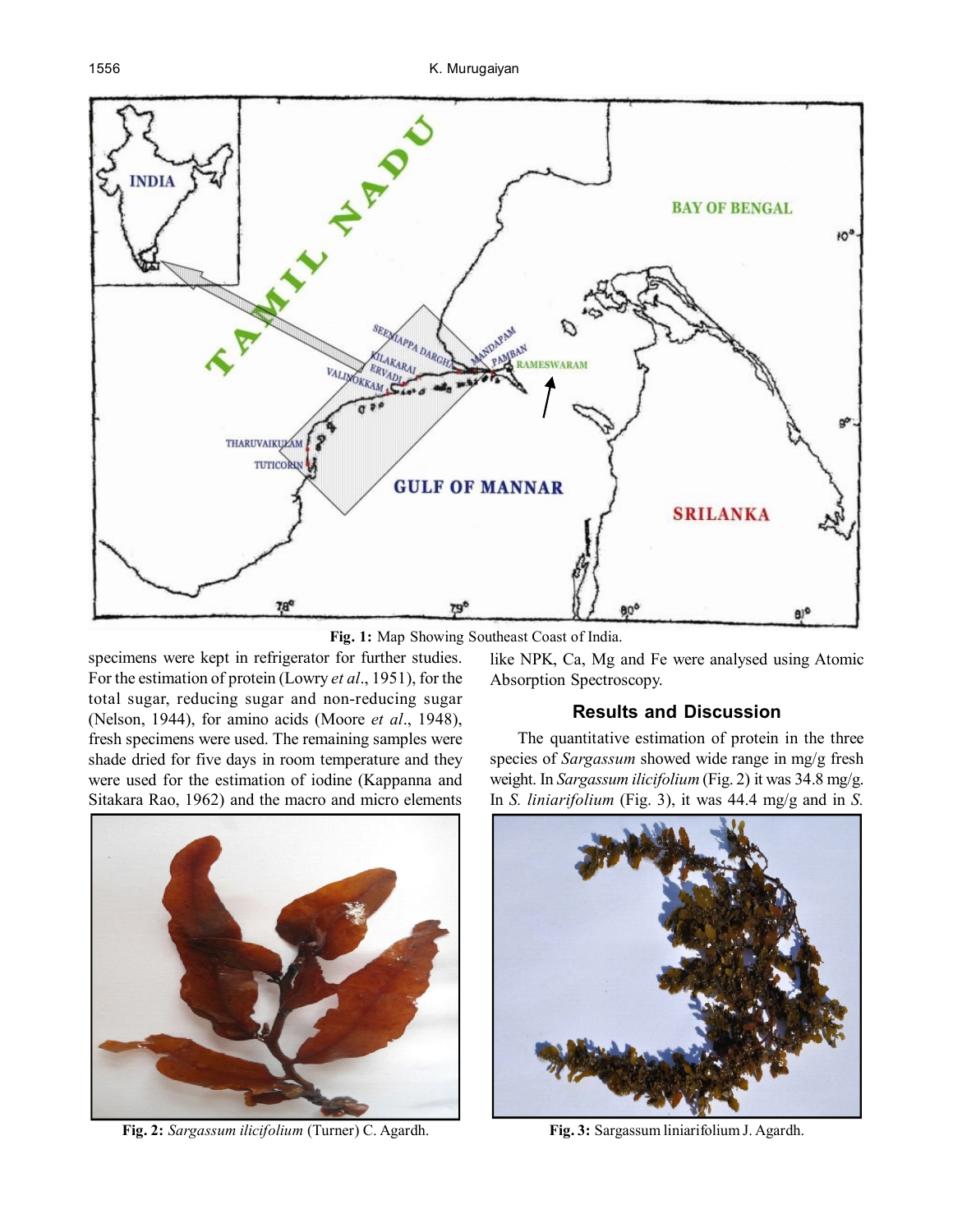

**Fig. 4:** *Sargassum polycystum* C. Agardh.

*polycystum* (Fig. 4) it was 21.2mg/g. The maximum amount of protein was observed in *S. liniarifolium* (44.4) and the minimum was in *S. polycystum* (21.2). When compared the amount of amino acids in *Sargassum* species, it showed a close correlation among them *(S. ilicifolium* 0.45 mg/g, *S. liniarifolium* 0.39 mg/g and *S. polycystum* 0.37 mg/g).

**Table 1:** Protein, Amino acid and Iodine from three species of Sargassum during 2017-2018.

| <b>Name</b>             | <b>Total</b> | Amino | <b>Iodine</b> |  |
|-------------------------|--------------|-------|---------------|--|
| of                      | sugar        | acid  | mg/100g       |  |
| the                     | mg/g         | mg/g  | dried         |  |
| <b>Species</b>          | f.w.         | f.w   | material      |  |
| Sargassum ilicifolium   | 34.8         | 0.45  | 206.80        |  |
| Sargassum liniarifolium | 44.4         | 0.39  | 116.24        |  |
| Sargasssum polycystum   | 21.2         | 0.37  | 105.03        |  |

**Table 2:** Carbohydrates in three species of Sargassum during 2017 -2018.

| <b>Name</b>             |       |       | <b>Total   Reducing   Non-reducing  </b> |
|-------------------------|-------|-------|------------------------------------------|
| of                      | sugar | sugar | sugar                                    |
| the                     | mg/g  | mg/g  | dried                                    |
| <b>Species</b>          | f.w.  | f.w   | material                                 |
| Sargassum ilicifolium   | 0.60  | 0.36  | 0.24                                     |
| Sargassum liniarifolium | 0.65  | 0.63  | 0.02                                     |
| Sargasssum polycystum   | 0.67  | 0.55  | 0.12                                     |

**Table 3:** Macro and Micro-elements in three species of Sargassum during 2017 to 2018.

| <b>Name</b><br><b>of the</b> | <b>Macro-elements</b><br>mg/kg) |      |      | <b>Micro-elements</b><br>(mg/kg) |     |      |
|------------------------------|---------------------------------|------|------|----------------------------------|-----|------|
| <b>Species</b>               | N                               | P    | K    | Cа                               | Mg  | Fe   |
| Sargassum ilicifolium        | 9383                            | 533  | 8960 | 280                              | 88  | 1176 |
| Sargassum liniarifolium      | 1953                            | 1507 | 9631 | 238                              | 121 | 793  |
| Sargasssum polycystum        | 1553                            | 434  | 8765 | 205                              | 90  | 751  |

The amount of iodine present in the *Sargassum* species was maximum in *S. ilicifolium*, (206.08mg/100g) and minimum in *S. polycystam* (105.03 mg/100g). Results are given in table 1.

The quantitative estimation of carbohydrates from the *Sargassum* using Nelson technique showed very close correlation among species. In *S. ilicifolium* it was 0.60 mg/g, *S. linarifolium* it was 0.65mg/g and *S. polycystum* it was 0.67. The results are given in table 2.

The amount of macro and micro-elements in *S*. *ilicifolium* was considered as an elite one. The amount of NPK in *S. ilicifolium* was 9383, 533, 8960 in mg/kg. Similar trend was observed in micro-elements in *S. ilicifolium.* They were Calcium 280mg/kg, Magnesium 88 mg/kg and Iron 1176 mg/kg. The minimum amount was observed in *S. polycystum.* The results are given in table 3.

The phycochemical studies with reference to protein, amino acid, iodine, total sugar, reducing sugar, nonreducing sugar, elements like NPK, Ca, Mg and Fe have been made to understand the interrelationship among these species. Of the three species of *Sargassum, S. ilicifolium* was considered as the elite one for mariculture.

Mohan Narasimha Rao and Prayagamurthy, (2012) Stated monthwise contents of proteins, carbohydrates, fat, crude oil, sodium, potassium, calcium and phosphorus from algae Lobophora variegata from Visakhapatnam coast. He also concluded low carbohydrates values were reported when thallus growth was high. Arumugam *et al*., point out protein content in green algae varied from 5.20 to 12.18% during the this study and highest amount of protein (12.18%) has recorded in *Cladophora glomerata* in February 2008. In red algae maximum protein yield gas shown by *Kappaphysic alvarezii* (14.7%), that protein percentage was higher in red algae than green algae. Gowdhami and Rayasulochana, 2013 reported carbohydrate content and maximum (39.3%) than protein and lipid. However, low carbohydrate values were reported in *Ulva raticulata*. The biochemical studies revealed that the order of concentration was carbohydrate protein lipid. This is conformity with the

> earlier reports (Kaliaperumal *et al*., 1994; Meenakshi *et al*., 2010). Since the algae were collected during winter season for this study, the carbohydrate content was high due to the peak period of growth in this season. Increased light penetration enhancing the carbohydrate content of seaweeds and more dissolved oxygen in water as reported by Sarojini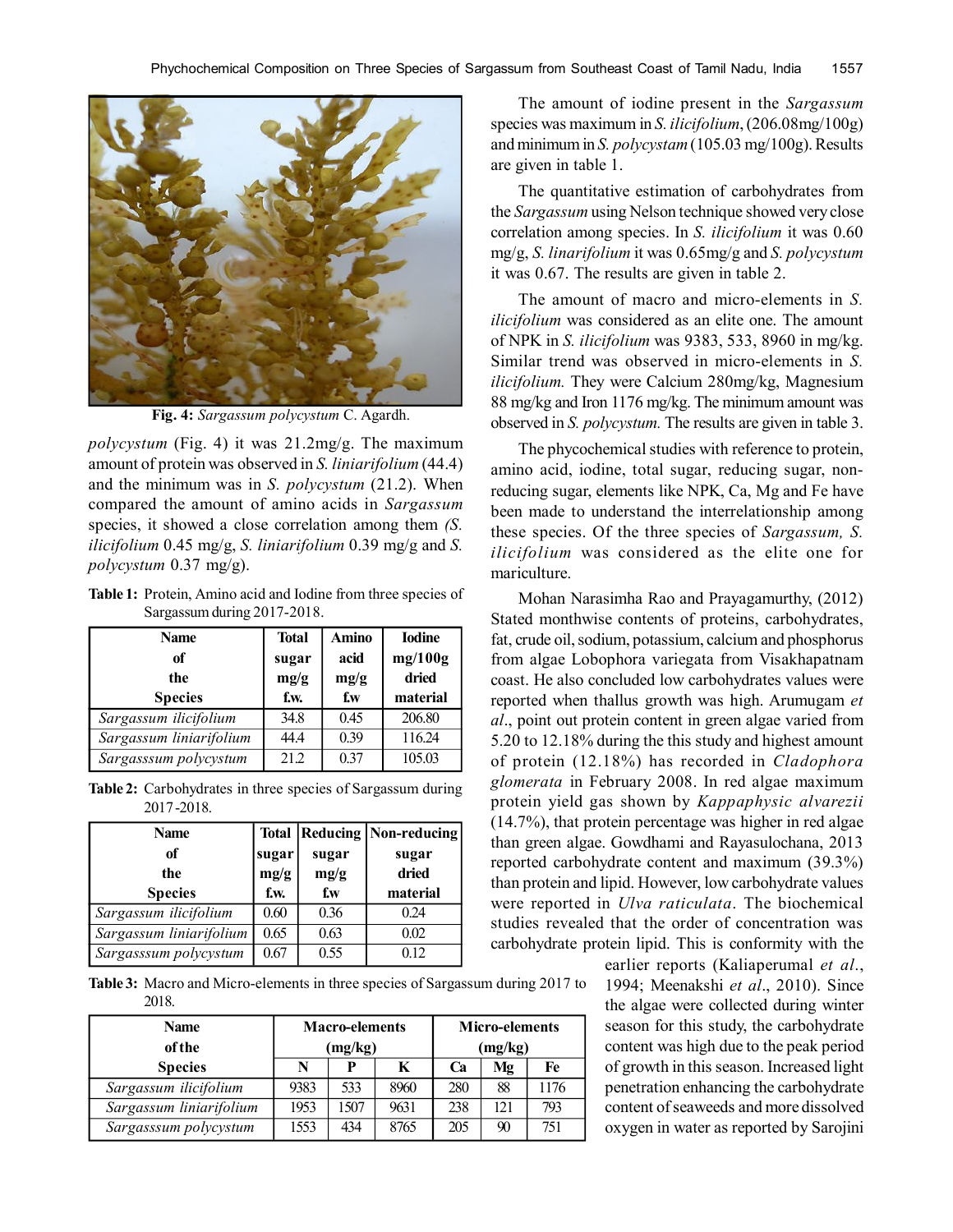and Subharangaiah, (1999). Lipids provide much more energy in oxidation process than other biological oxidation (Meenakshi *et al*., 2010. Murugaiyan and Sivakumar, (2010), showed the distribution of minerals in certain brown and red seaweeds in the order of Ca>Mg>Na>K>Fe. This could be variation in salinity of seawater since the environment and physiologcal factors play important role in the accumulation of minerals in algae. Further the growth enhancing potential of seaweeds might be attributed to the presence of hormones, macro and micro elements as the Mg and Fe content of seaweeds influenced the synthesis of chlorophyll.

Murthy and Radia, (1978) studied the biochemical contents of *Ulva lactuca* from Port Okha in relation to ecological factors and presented the month-wise protein, fat, carbohydrate, crude fibre, sodium, potassium, calcium and phosphorus contents of these species. Seasonal variations in biochemical composition of some seaweeds from Goa coast was made by Sumitra Vijayaraghavan *et al.,* (1980). She found that the carbohydrate contents in all marine algae more or less closely correlated. Seaweeds like *Sargassum* and *Turbinaria* compost with fish offal and shark-oil sediments in the ratio of 15:3:4 by weight after a period of three months contained 2.4% Nitrogen, 3.5% Potash and 0.7% Phosphate (Chidambaram and Unny, 1947). The protein content in the marine algae were estimated by Chidambaram and Unny, (1953), Neela, (1956), Pillai, (1957) and Sitakara Rao and Tipnis, (1964). The iodine content of the Indian *Sargassum* was studied by Joseph *et al.,* (1948); Pillai, (1956) estimated in a more elaborate way the iodine contents of eleven species of algae growing around Mandapam. The quantity of iodine present in many green, brown and red algae of the Gujarat coast was determined by Pillai, (1956), Kappanna and Sitakara Rao, (1962), Sitakara Rao and Tipnis, (1967) and Dave *et al.,* (1969).

The results obtained from these studies predict that *Sargasum ilicifolium* is considered to be in first rank than the other two species. Iodine content of these species has been one of the criteria for species specific. The distribution of amino acid showed more or less close correlation. In protein distribution, *S. ilicifolium* has first rank. The amount of total sugar distribution was closely correlated. The amount of reducing sugar in *S. ilicifolium* was highest. The various accounts of the detailed study of the macro and micro-elements revealed a close correlation among species.

## **Acknowledgment**

The author grateful of authorities of Annamalai University, Tamil Nadu, India for providing laboratory facilities to carry out this work.

# **References**

- Arumugam, M. *et al*., (2009). Protein content of some marine macroalgae from kattumavadi coast, Tamil Nadu.
- Chidambaram, K. and M.M. Unny (1953). Note on the value of seaweeds as manure. *1 st Int. Seaweed Symp.,* 67-68.
- Chidambaram, K. and M.M. Unny (1947). Note on the value of seaweeds as manure. *Madras Agri. Jour.,* (July).
- Dave, H.M., V. Sitakara Rao and U.K. Tipnis (1969). Iodine content of marine algae from Saurastra Coast. *Phykos.,* **8:** 68-70.
- Erulan, V., G. Thirumaran, P. Soundarapandian and G. Ananthan (2009). Studies on the effect of *Sargassum polycystum* C.Agardh extract on the growth and biochemical composition of *Cajanus cajan* (Linn.) Millsp. *American - Euraian J. Agri. Environ. Sci*., 392-399.
- Gowdhami. T and N. Rajasulochana (2013). Phytochemical estimation of three brown seas weed of Goa coast. *Sea weed res. utiln*., **35(1&2):** 108-112.
- Hameed, N., A. Shabbir, A. Ali and R. Bajwa (2006). *In vitro* micropropagation of diseases free rose (*Rosa india L*.) *Mycopath.,* **4(2):** 32-38.
- Joseph, I., K. Ganapathy and S. Ramamurthy (1948). Recoverable iodine from Indian *Sargassum. Dept. Res. Univ. Travancore. Rep. for Septen.,* 60 - 61.
- Kaliaperumal, N., V.S.K. Chennubhotla, M. Najmuddin, J.R. Ramalingam and S.Kalimuthu (1994). Biochemical composition of some common seaweeds from Lakshadweep. *J*. *Mar. Biol. Ass. India.,* **36:** 316-319.
- Kappanna, A.N. and V. Sitakara Rao (1962). Iodine content of marine algae from Gujarat coast. *Jour. Sci. Indust. Res. (India).,* **21:** 559-560.
- Lowry, O.H., N.J. Rosenberg, A.L. Farr and R.Z. Randall (1951). Protein measurement with folin-phenol reagent. *J. Biol. Chem.,* **193:** 265-275.
- Meenakshi, S., S. Umayaparvathi, M. Arumugam and T. Balasubramanian (2010). Nutritional composition of *seas weeds* of Mandapam coast, Seaweed Res. *Utiln*., **32(1&2):** 31-36.
- Narasimharao, Mohan and P. Prayaga Murthy (2012). Phytochemical analysis of *Lobophora variegata* from Visakhapatnam coast. Seaweed Res. *Utiln*., **34(1&2):** 60-64.
- Moore, S. and W.H. Stein (1948). Photometric method for use in the chromatography of amino acids. *J. Biol. Chem.,* **16:** 367-388.
- Murthy, M.S. and P. Radia (1978). Eco-bio chemical studies on some economically important intertidal algae from Port Okha (India). *Bot. Mar.,* **21(7):** 417-422.
- Murugaiyan, K. and K. Sivakumar (2010). Seasonal variations in element composition of certain seaweeds from Pudumadam, Southeast coast of Tamil nadu. Seaweed Res*.Utiln.,* **32(1&2):** 23-30.
- Neela, M.V. (1956). Analysis of seaweeds. *Home Sci. Bull.*